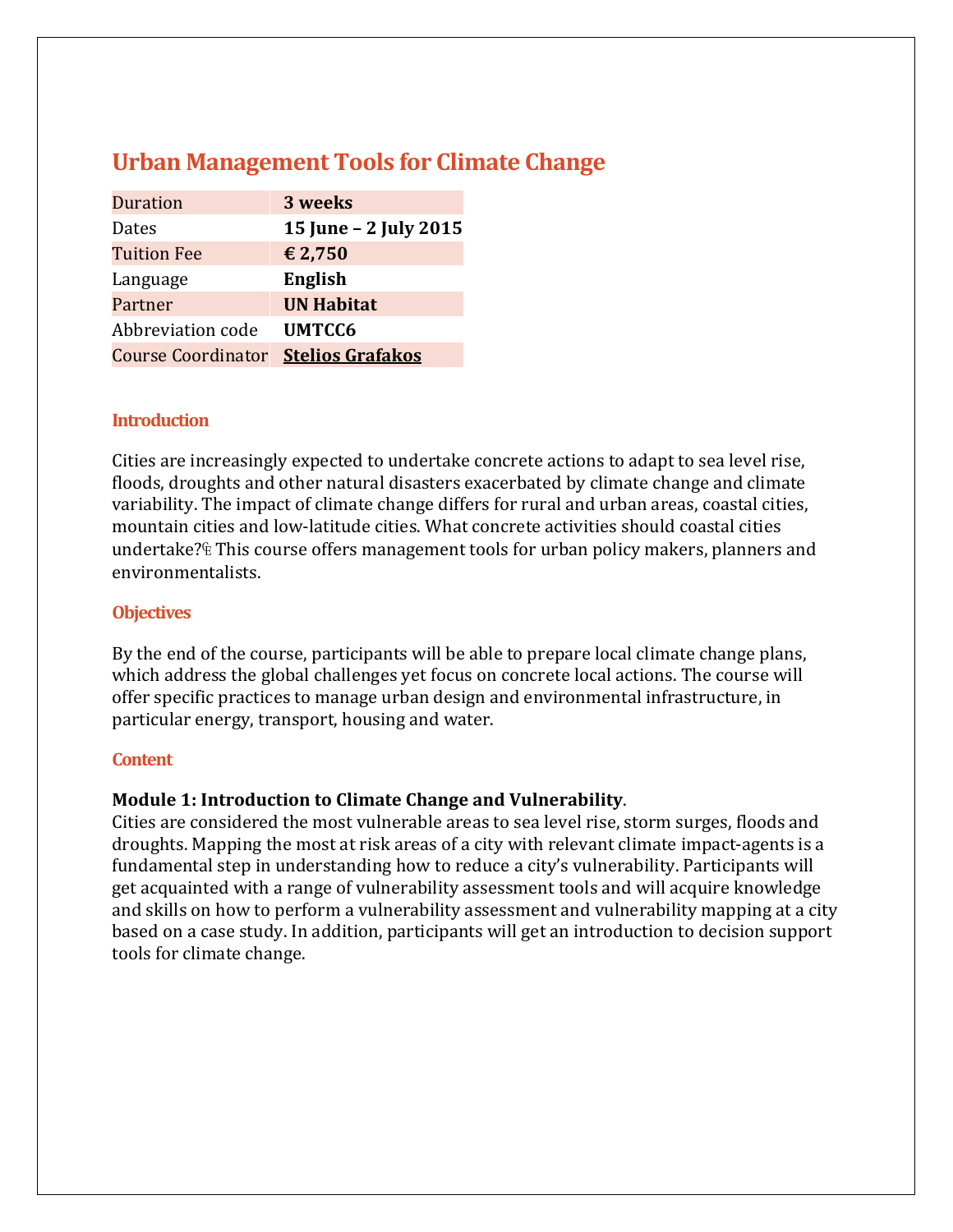## **Module 2: Climate change adaptation: Land, water and disaster management.**

Cities should adapt to both long‐term trends associated with climate change (e.g. sea level rise) and to extreme events such as flooding. After centuries of land reclamation, the Netherlands transforms land into lakes, builds floating houses and roads, and experiments with rooftop gardens. Based on theory and best practices, participants will acquire knowledge of different adaptation strategies from concrete cases. Different types of approaches, such as community based and ecosystem based adaptation will be addressed within this module.

## **Module 3: Climate change mitigation: Energy, transport and carbon markets.**

Cities can play an essential role in mitigating climate change. They can reduce energy consumption, promote renewable sources of energy or they can trade carbon credits under the Flexible Mechanisms of the Kyoto protocol. The latter is becoming a lucrative business for 'green' and 'clean' cities. GHG emissions inventories and abatement potential assessment are becoming vital tools for city's climate mitigation planning. Participants will have the chance to perform a GHG inventory at a city level and prioritize relevant climate mitigation actions.

# **Module 4: Local climate change action plans**

Local Climate Change (CC) Action Plans translate ‐ often vague ‐ strategies for adaption and mitigation into concrete actions. Local CC action plans are based on vulnerability assessment, mitigation and adaptation assessment and consider the (financial) constraints of the particular city. Participants will analyze and evaluate detailed assessment reports of various case studies and will develop a local climate change action plan for a specific city.

# **Methodology**

The course will be a blend of lectures, case studies, participants' presentations, group exercises, simulation exercises and excursions/field visits. Participants will be engaged mainly in group work by using different tools for vulnerability mapping, GHG emissions inventory, climate change prioritization and an online data base of climate technologies and actions. From the onset of the course, participants will apply theory and best practices to actual group work. Local Climate Change Action Plans will be prepared by participants, including a vulnerability assessment, adaptation and mitigation actions assessment along with concrete plans and financial arrangements. Rotterdam is one of the 40 cities of the Clinton initiative, therefore the course will look at the Rotterdam Climate Initiative and Rotterdam Climate Proof Programs and a range of innovative plans and actions – such as 'floating communities' ‐ that aim to transform a polluting harbor city, below sea level, into a 'CO2 neutral' and climate proof city.